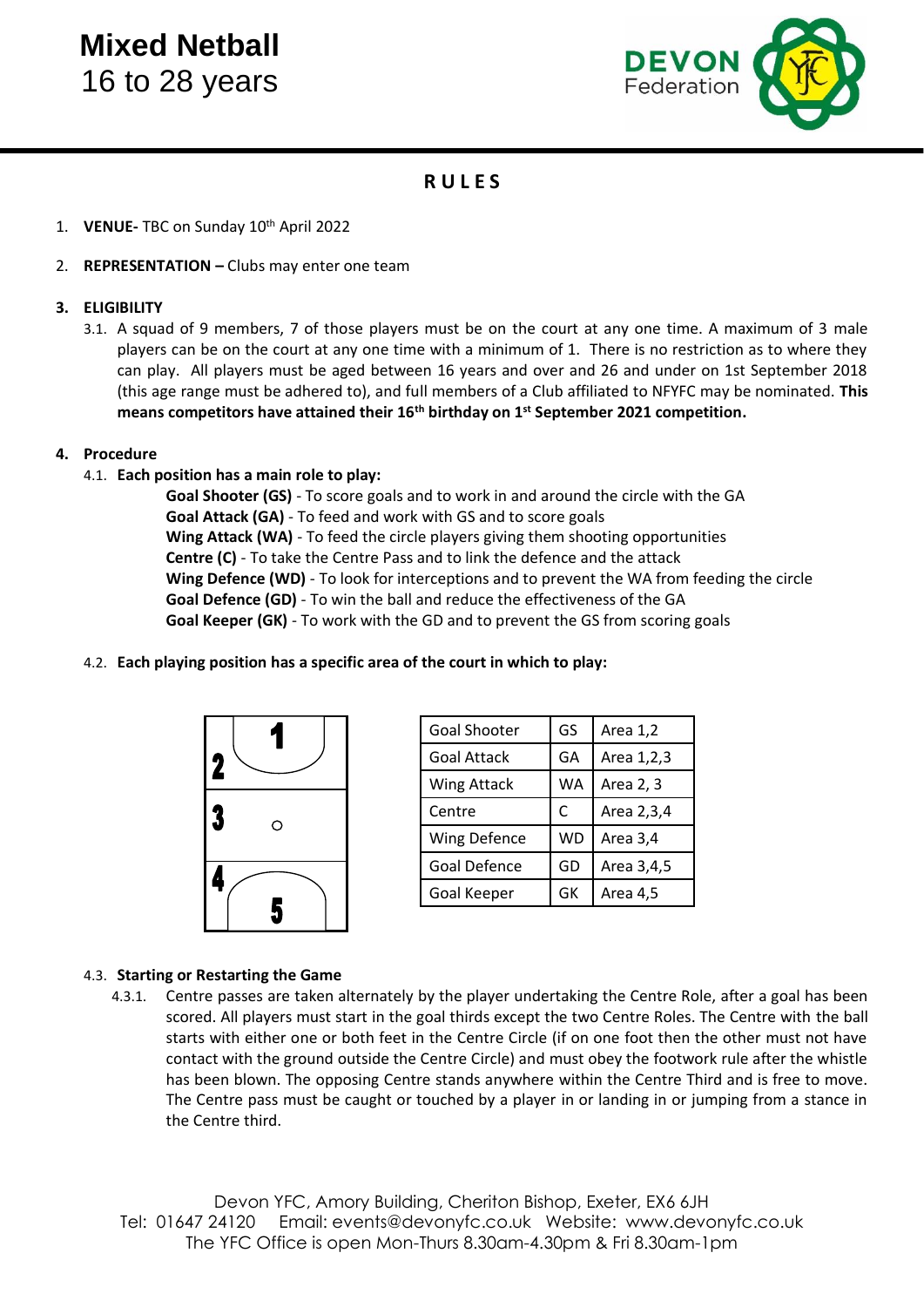# 4.4. **Playing the Ball**

- 4.4.1. A player who has caught or the ball shall play it or shoot for goal within three seconds
- 4.4.2. A player may bounce or bat the ball once to gain control
- 4.4.3. Once released, the ball must next be touched by another player. If player has control of the ball and then drops it, they must not pick it back up. This is replaying.
- 4.4.4. There must be room for a third player between hands of thrower and catcher
- 4.4.5. A player on the ground must stand up before playing ball.

# 4.5. **Footwork**

- 4.5.1. Having caught the ball, a player may land or stand on:
- 4.5.2. **One foot**  while the landing foot remains grounded, the second foot may be moved anywhere any number of times, pivoting on the landing foot if desired. Once the landing foot is lifted, it must not be re-grounded until the ball is released.
- 4.5.3. **Two feet** (simultaneously) once one foot is moved, the other is considered to be the landing foot, as above.
- 4.5.4. Hopping or dragging the landing foot is not allowed.

#### 4.6. **Scoring a Goal**

4.6.1. Only GS or GA can score - they must be completely within the circle when the ball is received in order to shoot for goal.

#### 4.7. **Toss up**

- 4.7.1. This is administered for all simultaneous infringements. The two players stand facing each other at their own shooting ends with hands by their sides and the umpire flicks the ball upwards not more than 600cm (2ft) in the air as the whistle is blown.
- 4.7.2. A **FREE PASS** is awarded for infringement of any of the preceding rules. It may be taken by any player allowed in that area, as soon as they have taken up a stationary position. If you decide that another player would be better taking it, you must place the ball back on the floor- not hand over the ball as this counts as a pass. (A player may not shoot from a free pass in the shooting circle).

#### 4.8. **Obstruction**

- 4.8.1. Player with ball: the nearer foot of the defender must be 900cm (3ft) feet from the landing foot of the player with the ball, or the spot where the first foot had landed if one has been lifted. The defender may jump to intercept or defend the ball from this 900cm (3ft) feet distance.
- 4.8.2. Player without ball: the defender may be close, but not touching, providing that no effort is made to intercept or defend the ball and there is no interference with the opponents throwing or shooting action. Arms must be in a natural position, not outstretched, and no other part of the body or legs may be used to hamper an opponent.
- 4.8.3. Intimidation: of any kind, is classed as obstruction. E.g. marking opponent's eyes instead of ball.
- 4.8.4. A standing player is not compelled to move to allow an opponent a free run, but dangerous play must be discouraged, e.g. moving into the landing space of a player already in the air or stepping late into the path of a moving player.

#### 4.9. **Contact**

- 4.9.1. No player may contact an opponent, either accidentally or deliberately, in such a way that interferes with the play of that opponent or causes contact to occur.
- 4.9.2. A Penalty Pass (or Penalty Pass/Penalty Shot if in the shooting circle) is awarded for the above infringements taken from where the infringement occurred. The offending player must stand out of play (physically and verbally) beside the thrower until the pass or shot has been taken. Any opposing player allowed in that area may take the penalty. If the penalty is taken without the offending player stood out of play, the penalty is not set and it is a turned over ball.